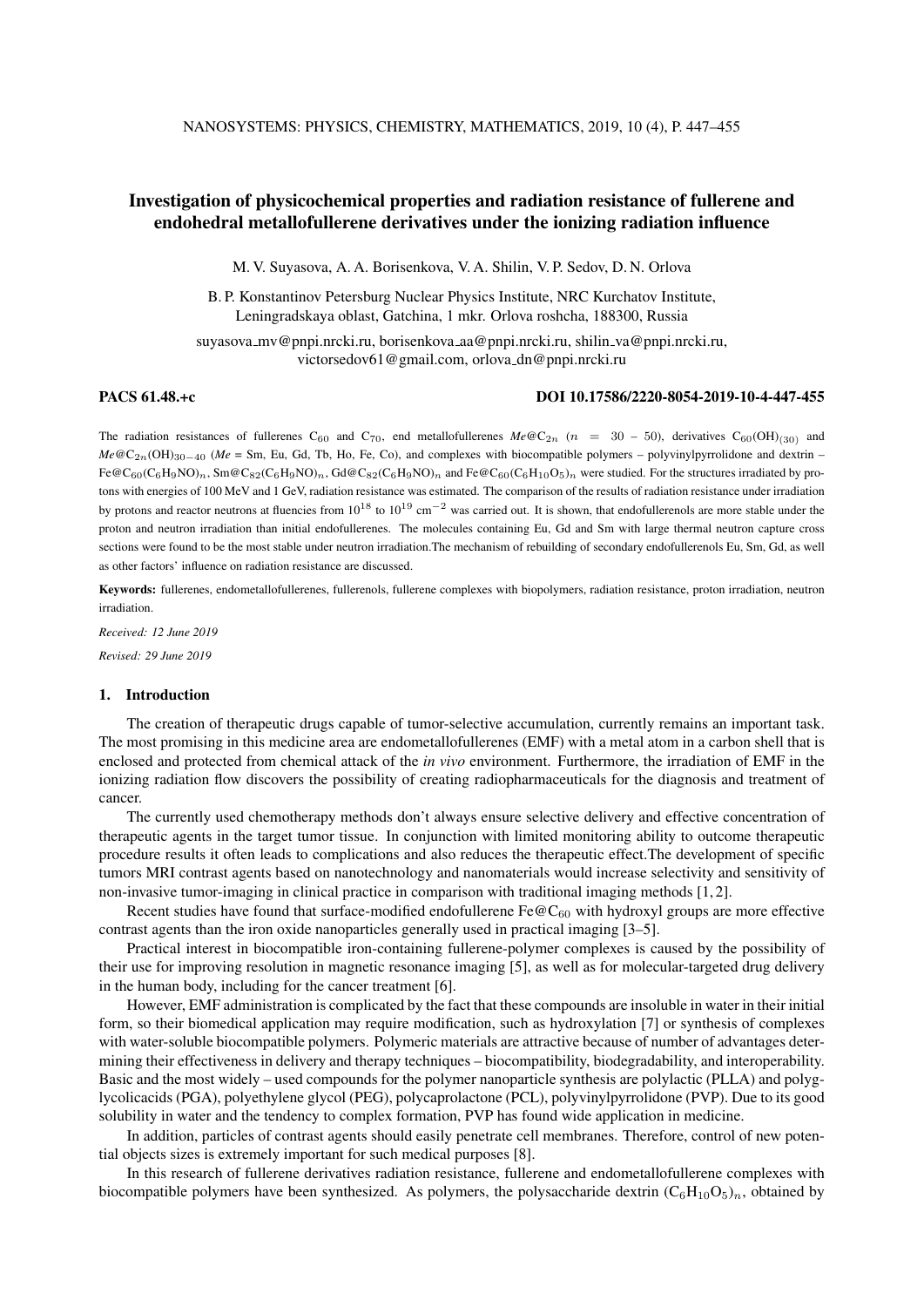thermal treatment of potato starch, and a synthetic polymer polyvinylpyrrolidone  $(C_6H_9NO)_n$  with low molecular weight were chosen.

To develop new generation radiopharmaceuticals, it is also necessary to determine how the properties of watersoluble fullerene and EMF derivatives are altered under radiation exposure. For polymeric materials the effects of ionizing radiation on the physicochemical properties have been well studied [9–12]. However, radiation effect and, most of all, influence of proton irradiation on the fullerenes and EMF polymer complexes has not yet been described.

The main feature of proton irradiation is the possibility of observing a large number of nuclear reactions ( $(p, \alpha)$ ,  $(p, n)$ ,  $(p, p)$ ,  $(p, \gamma)$ ,  $(p, d)$  etc.). The probability of the reactions becomes significant at such proton energy when the permeability of the Coulomb barrier becomes quite large [13, 14]. In this regard, the purpose of our work was to study the radiation resistance of the initial, functionalized by hydroxyl groups and biocompatible polymers (PVP, dextrin) fullerenes and EMF with 3d and 4f-elements under proton and neutron irradiation.

# 2. Experimental

Thermal evaporation of the composite electrode material, extraction of fullerenes and EMF with an impurity of empty fullerenes  $Me@C_{2n} + C_{2n}$  ( $Me = Sm$ , Eu, Gd, Tb, Ho, Fe, Co) were carried out according to previouslydescribed methods [12, 15–21].

For fullerene and EMF synthesis, hollow graphite rods with an outer diameter 10 mm and internal diameter 6 mm with different graphite density were used. The electrodes were produced by the Federal State Unitary Enterprise Scientific Research Institute of Electric Carbon Products (graphite density 1.35 g/cm<sup>3</sup>) and Chelyabinsk company "Graphite Formula" (1.8 g/cm<sup>3</sup>). To obtain EMF composite electrodes were prepared as follows. A powder mixture of metal oxide with graphite was introduced into the cavity of the graphite tube by pressing. The composite electrode was annealed at 1000 °C in vacuum (3 hours) to remove water and organic impurities. The metal content in the composite electrode was in the range  $0.8 - 1.0 \%$  at. Thermal vaporization of the composite electrode material was carried out at a constant current of an electric arc  $(120 - 130 \text{ Å})$  in helium atmosphere (608 mm Hg) according to the methods [18–21].

Figure 1 shows the dependences of higher fullerenes (productivity parameter *PHF*) and endometallofullerenes (productivity parameter *PEMF*) outputs from the helium pressure in the electric arc generator [16]. To determine *PHF* and *PEMF* parameters high performance liquid chromatography (HPLC) data was used. The productive parameter is an integrated value, including the yield of electric arc soot (wt.%), the content of extractable fullerenes (wt.%) and the content of higher fullerenes or EMF according to HPLC. As can be seen from the figure, there are two maxima: the first at 114 mm Hg and the second – in the range of 532 – 684 mm Hg. Therefore, further synthesis was performed at preferred helium pressure – 608 mm Hg. In such a way the values of the *PHF* parameter were increased by 2 – 2.5 times as compared with *PHF* at low pressure.



FIG. 1. The dependences of higher fullerenes productivity parameter  $P_{HF}$  and endometallofullerenes productivity parameter  $P_{EMF}$  outputs from the helium pressure [16]

Figure 2 shows the arc current influence on the productivity parameter *PEMF* in the series of EMF synthesis with various elements of the lanthanide group: Sm (1), Gd (2), Dy (3), Eu (4), Ho (5). It can be seen that *PEMF* is influenced by the nature of the metal atom. In the synthesis of EMF with samarium, gadolinium, and europium atoms, the current change in the studied range doesn't lead to changes in the EMF yields. At the same time, for EMF with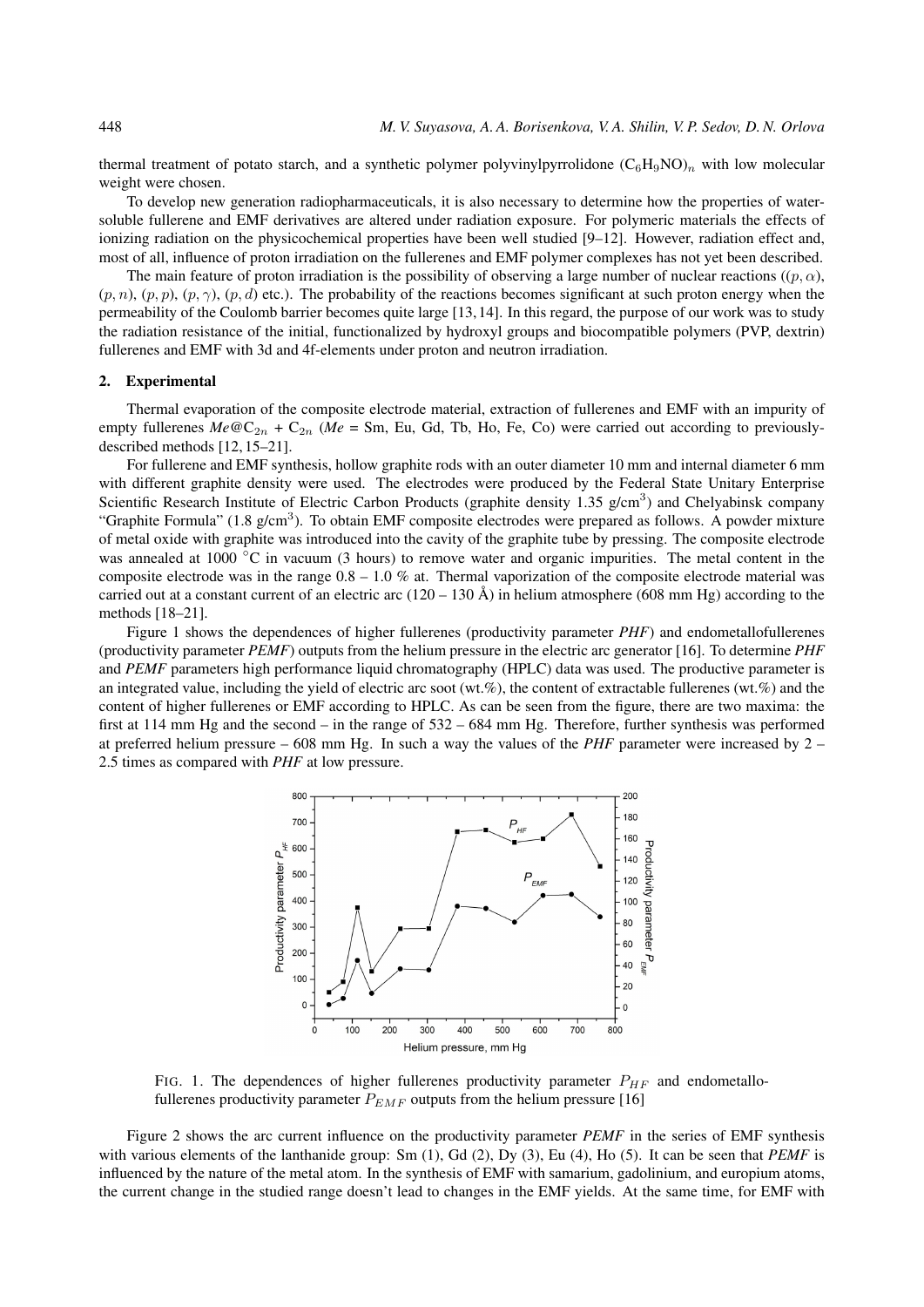dysprosium, the yield decreases, but for holmium, it increases significantly. Thus, the optimum range of the electric arc current at  $120 - 130 \text{ Å}$ , in which the thermal vaporization of the composite electrode material was stable and accompanied by a high value of the EMF yield (*PEMF*) was established.



FIG. 2. The arc current influence on the productivity parameter  $P_{EMF}$  in the series of  $EMF$  synthesis with various elements of the lanthanide group: Sm  $(1)$ , Gd  $(2)$ , Dy  $(3)$ , Eu  $(4)$ , Ho  $(5)$ 

For EMF derivatives identification, the IR-spectra of solid samples were obtained by multi-bounce attenuated total reflection FTIR (ATR-FTIR) in the frequency range  $400 - 4400$  cm<sup>-1</sup>. The endofullerenol spectra illustrate absorption bands typical for fullerenols [23–25]. Characteristic bands at 1025 – 1150 cm<sup>-1</sup> can be assigned vC–O bond, reflecting the presence of oxidized units on the carbon cage. The bands at  $1340 - 1387$  cm<sup>-1</sup> are assigned to  $\delta_s$ C–O–H bond. The bands 1515 – 1625 cm<sup>-1</sup> can be assigned to vC–C and vC=C bonds of the aromatic ring. Valence vibrations of C=O bonds in fullerenols, which formed at the ends of the broken C–C bonds of fullerene are reflected in the range 1647 – 1738 cm<sup>-1</sup>. The spectra also contain characteristic absorption bands C–C of pure fullerenes C<sub>60</sub> and C<sub>70</sub> – 528 and 1428 cm<sup>-1</sup>.

IR spectra of PVP-complexes are presented at Fig. 3. The spectra demonstrate absorption bands typical for PVP and fullerenes. The bands in the range  $1020 - 1097$  cm<sup>-1</sup> are assigned to  $\nu$ C–O bond vibrations. The characteristic bands at 1276 – 1282 cm<sup>-1</sup> can be referred to the in-plane bending of the C–H bond in PVP. The 1424 cm<sup>-1</sup> band of scissoring bending of the CH<sub>2</sub> bond in PVP overlaps the 1428 cm<sup>-1</sup> absorption band of pure fullerene C–C bonds. The double bands at 1502 – 1558 cm<sup>-1</sup> can be also attributed to the  $\nu$ C–C and  $\nu$ C=C bonds of the aromatic fullerene ring. The band of vC=O group in the PVP lactam at 1657 cm<sup>-1</sup> is overlapped the band at 1651 – 1662 cm<sup>-1</sup> of vC=O bonds in fullerenes.



FIG. 3. IR-spectra of pure dextrin  $(C_6H_{10}O_5)_n$  (1) and water-soluble dextrin complexes  $C_{60}(C_6H_{10}O_5)_n$  (2),  $Gd@C_{82}(C_6H_{10}O_5)_n$  (3) and  $Fe@C_{60}(C_6H_{10}O_5)_n$  (4)

Similarly, during investigation of dextrin complexes IR-spectra (Fig. 4), the presence of bands that can be attributed both to dextrin and fullerenes was observed. Characteristic band of the polysaccharide molecule skeleton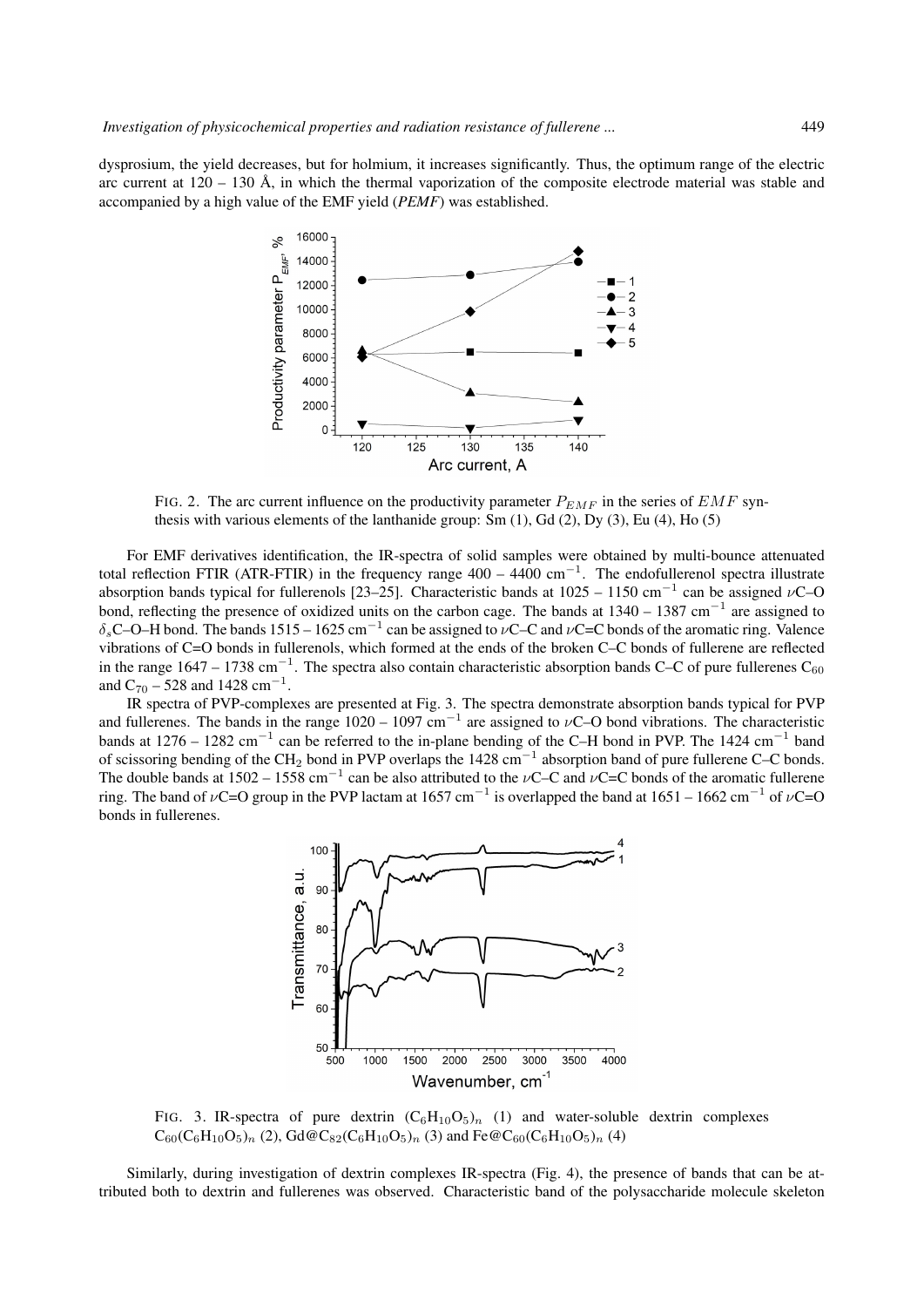vibrations shifts from 1001 cm<sup>-1</sup> to 1007 – 1024 cm<sup>-1</sup> in the complexes. Strong bands at 1360 – 1387 cm<sup>-1</sup> in the complexes are referred to  $\delta$ O–H groups in the C–O–H bond. The strong band at 1650 cm<sup>-1</sup>, caused by the stretching C=O vibrations of non-ionized and ionized acids groups in dextrin, overlaps by stretching vibrations of C=O bonds in fullerenes in the range 1651 – 1662 cm<sup>-1</sup>. Broad and strong bands in the region of 3253 – 3327 cm<sup>-1</sup> can be related to the intermolecular hydrogen bonds formation in the complexes.



FIG. 4. IR-spectra of water-soluble polyvinylpyrrolidone  $(C_6H_9NO)_n$  complexes:  $C_{2n}(C_6H_9NO)_n$  (1),  $Sm@C_{82}(C_6H_9NO)_n$  (2),  $Ho@C_{82}(C_6H_9NO)_n$  (3),  $Gd@C_{82}(C_6H_9NO)_n$  (4),  $Eu@C_{82}(C_6H_9NO)_n$  (5),  $Dy@C_{82}(C_6C_9NO)_n$  (6)

Thus, by the method of IR-spectroscopy it has been able to characterize the obtained compounds and confirm the presence of fullerenes in the synthesized water-soluble complexes.

Earlier studies of the fullerene derivatives radiation resistance under neutron irradiation in the WWR-M reactor zone (NRC "Kurchatov Institute" – PNPI, Gatchina) showed that significant radiation damage and insoluble carbon aggregate formation were observed at fluences exceeding  $10^{16}$  cm<sup>-2</sup>. In this study, we investigated radiation resistance under proton irradiation on the samples of fullerenes  $C_{60}$ ,  $C_{70}$ , fullerenols  $C_{60}(OH)_{30}$ , Fe@C<sub>60</sub>(OH)<sub>30</sub> and  $Me@C_{82}(OH)_{38-40}$  ( $Me$  = Sm, Eu, Gd, Tb, Ho) and complexes  $Sm@C_{82}(C_6H_9NO)_n$ ,  $Gd@C_{82}(C_6H_9NO)_n$ ,  $Fe@C_{60}(C_6H_9NO)_n$ ,  $Fe@C_{60}(C_6H_{10}O_5)_n$ . The samples were irradiated at the Synchrocyclotron SC-1000 (NRC "Kurchatov Institute" – PNPI, Gatchina) by protons with energies of 100 MeV and 1 GeV (current value was varied from ∼0.03 to 1  $\mu$ A) for a time from 20 to 72 hours. After irradiation, the samples were kept for two months for the decay of short-lived radionuclides.

The  $\gamma$ -spectra of all irradiated samples were recorded using a semiconductor spectrometer with an ultrapure germanium detector (EG&G ORTEC Gamma-X HPGe, detector efficiency at 1 MeV energy  $-5\%$ , resolution – 0.57 keV for 122.06 keV line of <sup>57</sup>Co). Unfortunately, it was not possible to identify all  $\gamma$ -lines of reactions (p, x). Therefore, for samples of endofullerenols and EMF complexes, areas of the most intense  $\gamma$ -lines for soluble and insoluble parts were measured. The irradiated samples radiation resistance  $(S, \mathcal{C})$  was estimated by the formula:

$$
S(\Phi) = \frac{I_{\text{soluble}}}{I_{\text{soluble}} + I_{\text{insoluble}}} \cdot 100\,\%.
$$

The radiation resistance  $(S, \mathcal{C})$  of samples  $C_{60}$ ,  $C_{70}$ ,  $C_{60}$ (OH)<sub>30</sub> was determined as the ratio of the weight of the soluble part to the total weight. It should be noted, that a small amount of impurity elements could present in the irradiated samples. The neutron capture cross section of some of them can be very large. For example, the thermal neutron capture cross section in a natural mixture for Eu isotopes is 4565 barn, for Gd is 48,890 barn and for Sm is 5670 barn [26]. Such impurities were easily identified in the samples irradiated by the neutron, and in some cases by proton irradiation.

# 3. Results and discussion

Tables 1 and 2 present the radiation resistance of fullerenes C<sub>60</sub>, C<sub>70</sub>, EMF  $Me@C_{2n}$  (n = 30 – 50), hydroxylated derivatives C<sub>60</sub>(OH)<sub>30</sub> and *Me* @C<sub>2n</sub>(OH)<sub>30</sub><sub>−40</sub> (*Me* = Sm, Eu, Gd, Tb, Ho, Fe, Co), as well as complexes  $Fe@C_{60}(C_6H_9NO)_n$ , Sm $@C_{82}(C_6H_9NO)_n$ , Gd $@C_{82}(C_6H_9NO)_n$  and  $Fe@C_{60}(C_6H_{10}O_5)_n$  under proton irradiation. The capture cross sections for main reactions proceeding at target irradiation by protons was estimated using the semiempirical method [27] (Table 1).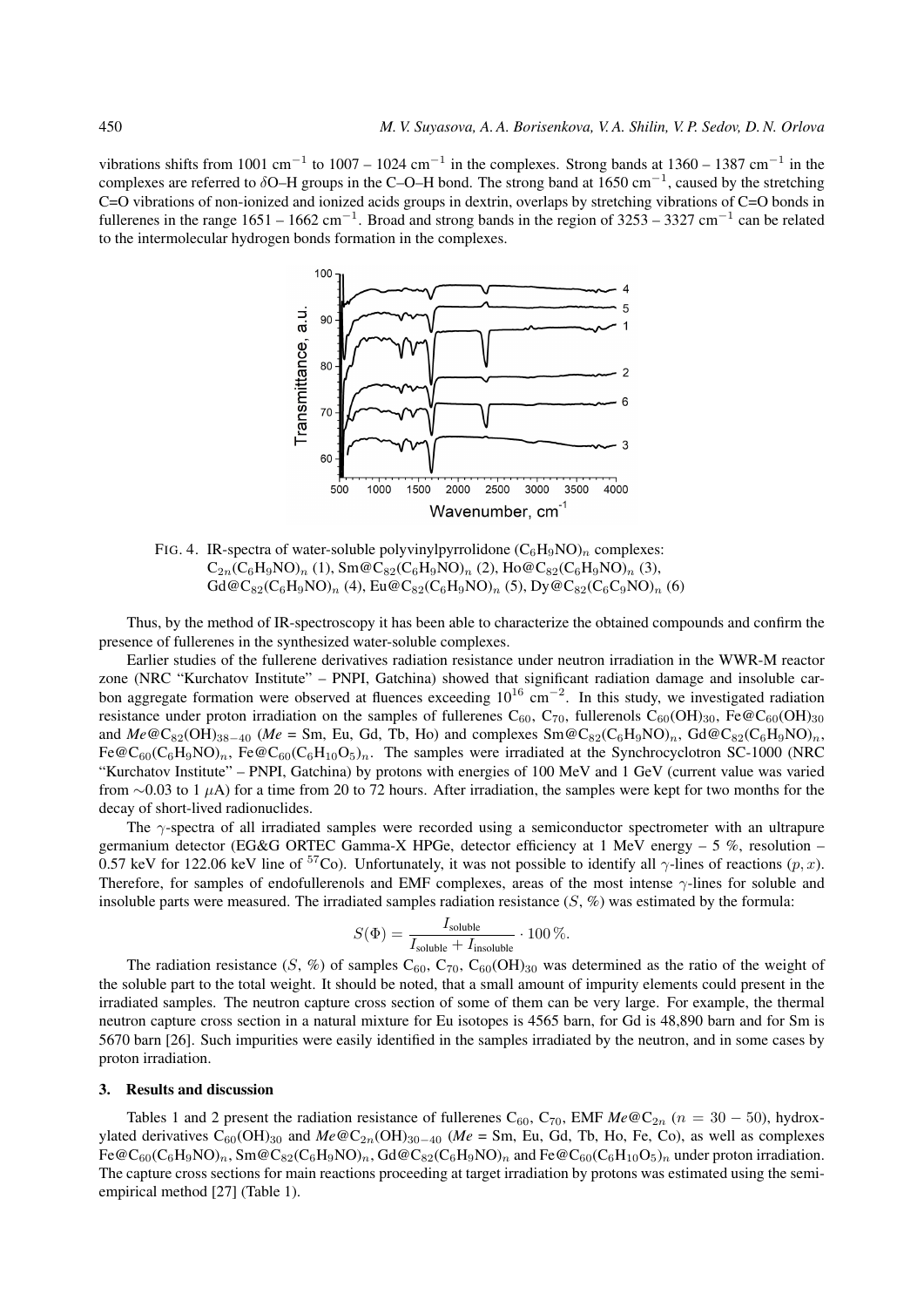| Formula                                             | Content of<br>$C_{2n}(OH)_{38}$ ,<br>wt $%$ | Atomic<br>radius,<br>pm [28] | Proton capture<br>cross section $\sigma$ ,<br>barn $[26]$ | Radiation<br>resistance,<br>$\%$ |
|-----------------------------------------------------|---------------------------------------------|------------------------------|-----------------------------------------------------------|----------------------------------|
| $\mathrm{C}_{60}$                                   |                                             |                              |                                                           | $56 \pm 4$                       |
| $C_{70}$                                            |                                             |                              |                                                           | $21 \pm 3$                       |
| $C_{60}(OH)_{30}$                                   |                                             |                              |                                                           | $99 \pm 1$                       |
| $Fe@C_{60}(OH)_{30}$                                | $2.4\%$                                     | 124                          | 0.717                                                     | $71 \pm 1$                       |
| $Sm@C_{82}(OH)_{38-40}$                             | 3.4%                                        | 181                          | 1.371                                                     | $41\pm3$                         |
| $Eu@C_{82}(OH)_{38-40}$                             | $1.0 \%$                                    | 199                          | 1.378                                                     | $55+3$                           |
| $Gd@C_{82}(OH)_{38-40}$                             | $40\%$                                      | 179                          | 1.414                                                     | $46\pm2$                         |
| $Tb@C_{82}(OH)_{38-40}$                             | $18~\%$                                     | 177                          | 1.420                                                     | $57\pm2$                         |
| $Ho@C_{82}(OH)_{38-40}$                             | $10\%$                                      | 179                          | 1.456                                                     | $52 + 3$                         |
| $Gd@C_{82}(C_6H_9NO)_n$                             |                                             | 179                          | 1.414                                                     | $34\pm2$                         |
| $\text{Fe@C}_{60}(\text{C}_6\text{H}_9\text{NO})_n$ |                                             | 124                          | 0.717                                                     | $51\pm2$                         |
| $Fe@C_{60}(C_6H_{10}O_5)_n$                         |                                             | 124                          | 0.717                                                     | $36 \pm 1$                       |

TABLE 1. Radiation resistance of samples under irradiation by protons of 1 GeV

TABLE 2. Comparison of radiation resistance for the samples irradiated by 100 MeV and 1 GeV protons

|                         | Radiation resistance, % |          |  |  |
|-------------------------|-------------------------|----------|--|--|
| Formula                 | Proton energy           |          |  |  |
|                         | $100$ MeV               | 1 GeV    |  |  |
| $Fe@C_{60}(OH)_{30}$    | $44.7 \pm 1.0$          | $32+3$   |  |  |
| $Gd@C_{82}(OH)_{38-40}$ | 74+4                    | $29 + 2$ |  |  |
| $Sm@C_{82}(OH)_{38-40}$ | $50+2$                  | $31 + 2$ |  |  |
| $Tb@C_{82}(OH)_{38-40}$ | $70 + 2$                | $57 + 2$ |  |  |
| $Sm@C_{82}(C_6H_9NO)_n$ | $39.4 \pm 1.5$          | $26+4$   |  |  |

As can be seen from Table 1, the cross sections for EMF, including elements Sm, Gd, Eu, during proton irradiation are in the range 1.3 – 1.5 bar. The values of radiation resistance for EMF Sm, Gd, Eu are also varied slightly – 41, 46 and 55 %, respectively. Comparing the radiation resistance values obtained for hydroxylated and polymeric EMF derivatives, it should be noted that the complexes resistance is almost 20 %, and in some cases 30 % less:  $Gd@C_{82}(OH)_{38-40}$  (46 %) and  $Gd@C_{82}(C_6H_9NO)_n$  (34 %); Fe@C<sub>60</sub>(OH)<sub>30</sub> (71 %), Fe@C<sub>60</sub>(C<sub>6</sub>H<sub>9</sub>NO)<sub>n</sub> (51 %) and Fe@C<sub>60</sub>(C<sub>6</sub>H<sub>10</sub>O<sub>5</sub>)<sub>n</sub> (36 %). Probably, the nature of bond formation between polymer and EMF molecules may influence on such difference. It is known, that in the case of a complex with polyvinylpyrrolidone, donor-acceptor interaction is realized, and in the case of a complex with dextrin, a dipole-dipole interaction does [8]. Such complexes turn out to be less resistant to proton irradiation than chemically modified fullerenols with OH-groups. In addition, polymer amorphization at large fluencies can also lead to a decrease their solubility and resistance [29].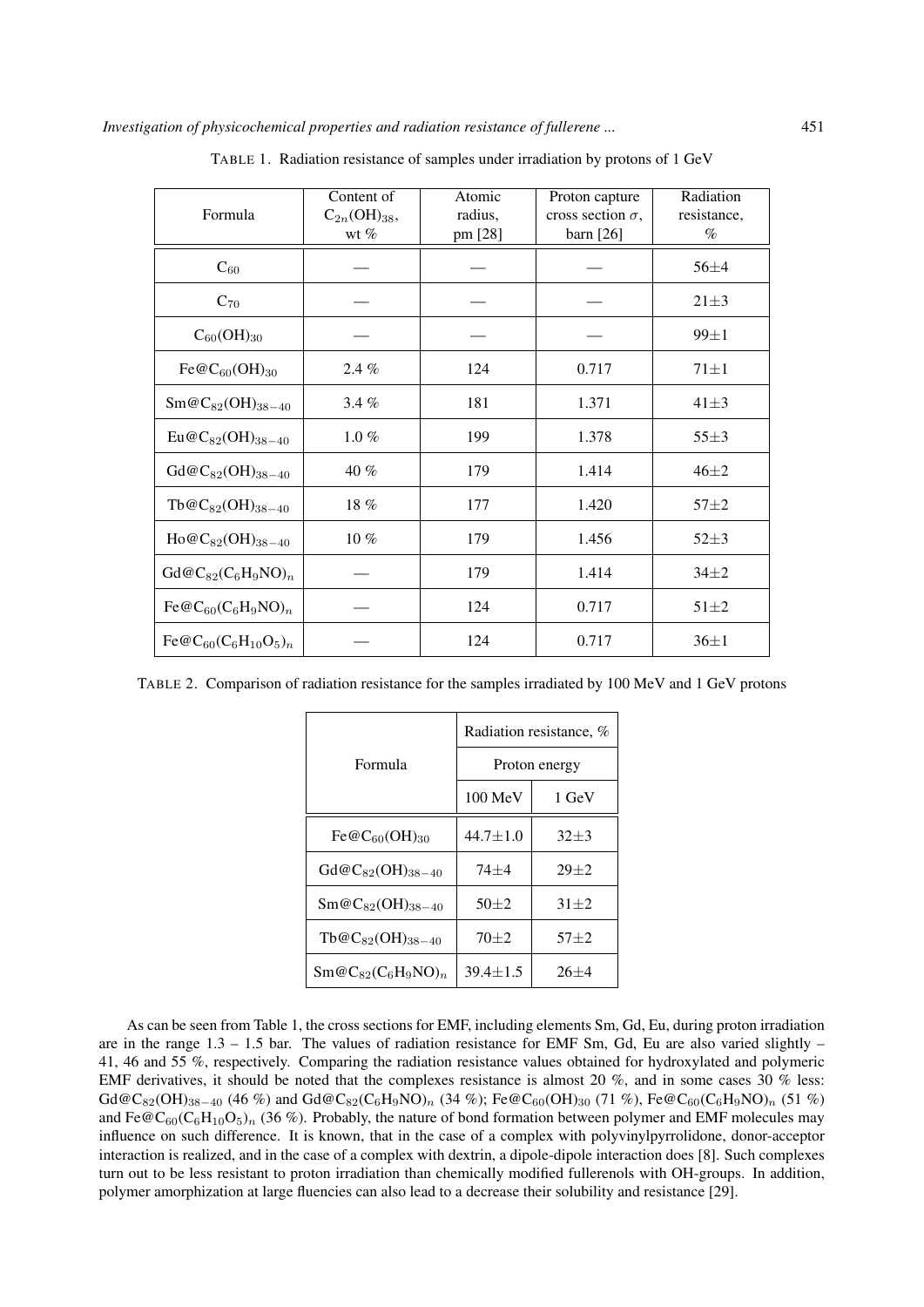Table 2 presents radiation resistance comparison for the samples irradiated by 100 MeV and 1 GeV protons. It has been found that for a series of 1 GeV proton irradiation, the values of radiation resistance are significantly lower than for 100 MeV ones. High-energy protons lead to more damage in the EMF derivatives, which adversely affects the solubility and, as a result, the resistance values.

To compare with the proton irradiation results, the data for neutron irradiation fullerene derivative by fluence  $\Phi = 2 \times 10^{18}$  cm<sup>-2</sup>, at which sample differences appear clearly are shown in the Table 3. As mentioned above, in addition to compounds with 4f-metals, we studied fullerenols with cobalt, obtained for the first time in the synthesis of a new EMFs with paramagnetic 3d-metals [17].

|        |                         | Content of          | Atomic  | Recoil  | Neutron capture      | Radiation      |
|--------|-------------------------|---------------------|---------|---------|----------------------|----------------|
| Symbol | Formula                 | $C_{2n}(OH)_{38}$ , | radius. | energy, | cross section        | resistance,    |
|        |                         | wt $\%$             | pm      | eV      | $\sigma_{th}$ , barn | $\%$           |
| Fe     | $Fe@C_{60}(OH)_{30}$    | 24%                 | 124     | 393.3   | 2.56                 | $47.0 \pm 0.5$ |
| Sm     | $Sm@C_{82}(OH)_{38-40}$ | $3.4\%$             | 181     | 260.3   | 5670                 | $80.1 \pm 0.3$ |
| Eu     | $Eu@C_{82}(OH)_{38-40}$ | $1.0 \%$            | 202     | 256.1   | 4565                 | $90.5 \pm 0.3$ |
| Gd     | $Gd@C_{82}(OH)_{38-40}$ | 40%                 | 179     | 136.4   | 48890                | $94.1 \pm 0.3$ |
| Tb     | $Tb@C_{82}(OH)_{38-40}$ | 19 $%$              | 177     | 136.1   | 23.4                 | $59.3 \pm 0.7$ |
| Ho     | $Ho@C_{82}(OH)_{38-40}$ | $10\%$              | 176     | 125.9   | 64.7                 | $65.6 \pm 0.5$ |
| Co     | $Co@C_{60}(OH)_{38}$    | $12\%$              | 125     | 501.5   | 37.2                 | $48.5 \pm 1$   |

TABLE 3. Radiation resistance of endometallofullerenols under neutron irradiation by fluence  $\Phi =$  $2 \times 10^{18}$  cm<sup>-2</sup> [30]

The radiation resistance dependence on the accumulated fluence  $(F)$  for neutron irradiation of EMF with europium, samarium, thulium, holmium and their water-soluble derivatives are shown at Fig. 5. As a comparison sample, irradiated empty fullerenols  $C_{60}(OH)_{30}$  were used. It has been found that for all fullerenols with rare earth elements, the resistance rate is almost an order of magnitude higher than for initial EMFs. The increased radiation resistance of fullerenols *Me* @C<sub>2n</sub>(OH)<sub>30−40</sub> in compare with *Me* @C<sub>2n</sub>(*Me* = Sm, Eu, Ho, Co) may be related to EMF becomes more stable and their chemical reactivity decreases with increasing a number of hydroxyls [7]. In addition, resistance depends not only on the number of hydroxyl groups, but also on their distribution on the fullerene shell.



FIG. 5. Dependence of the radiation resistance  $(S)$  from fluence  $(\Phi)$  for irradiated by thermal and fast neutrons fullerenols  $C_{60}(OH)_{30}$  (1) and endofullerenols Eu@C<sub>82</sub>(OH)<sub>38</sub><sup>-40</sup> (2)  $Sm@C_{82}(OH)_{38-40}$  (3),  $Tm@C_{82}(OH)_{38-40}$  (4)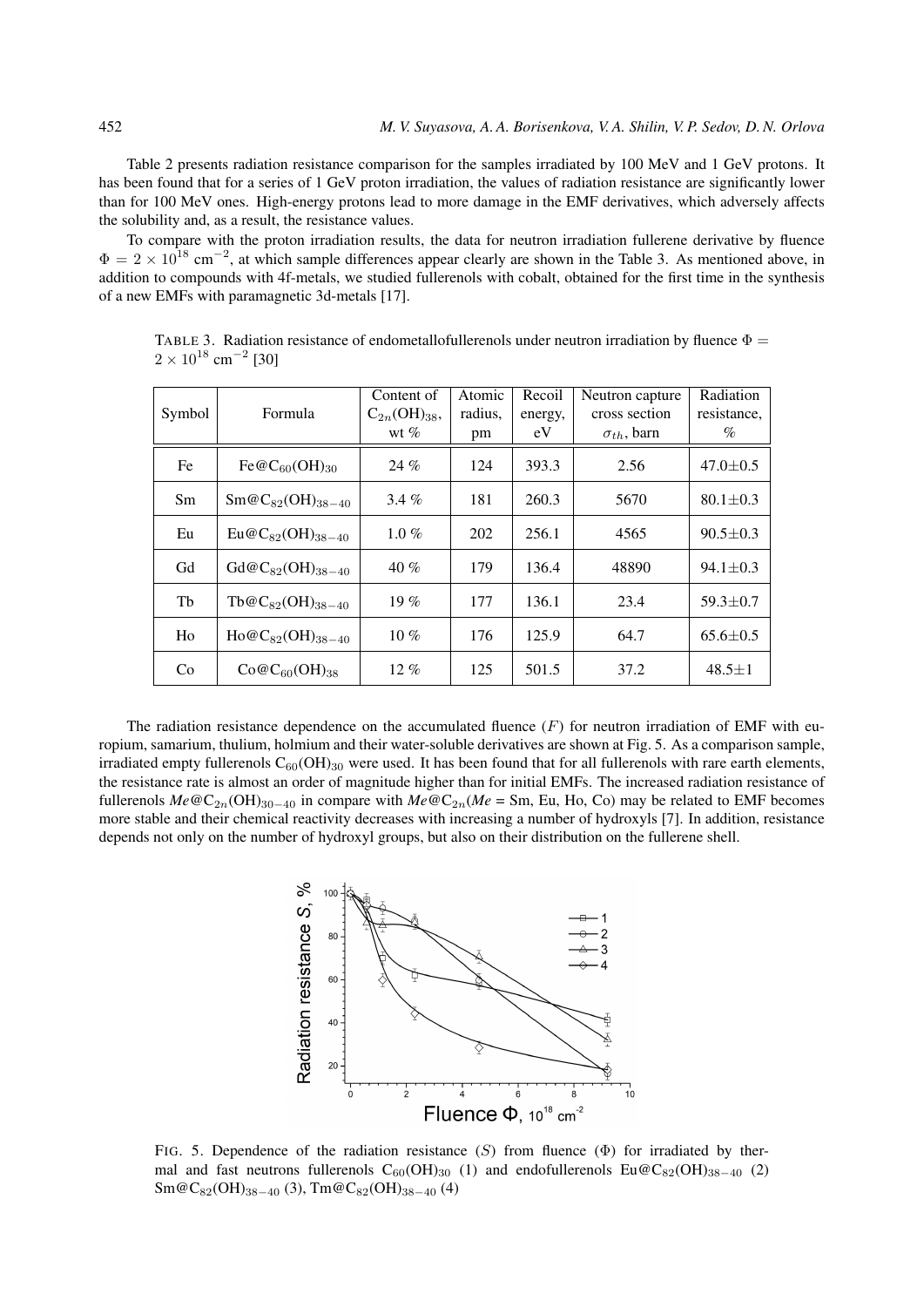As shown from the Table 3, it should pay attention to the anomalously high radiation resistance near to 80 % of EMF with samarium, gadolinium and europium, whereas for other EMFs it is about 20 %. Probably, it is due to the electronic properties features of Sm@C<sub>2n</sub> and Gd@C<sub>2n</sub> molecules [31, 32].

It is known that  $Me^{3+} \omega C_{2n}^{3-}$  molecules are more stable than  $Me^{2+} \omega C_{2n}^{2-}$ . However, captured by a carbon molecule samarium (III) becomes a  $\text{Sm}^{2+} \text{@}C_{76}^{2-}$ . Also, among the  $Me^{2+} \text{@}C_{2n}^{2-}$  molecules, EMF with samarium is the most stable and resistant to external influences, including neutron irradiation. In addition, the EMF with samarium has an important feature – it does not obey the isolated pentagons rule [30]. It is not excluded that this feature may affect the radiation resistance of unique molecule Sm<sup>2+</sup>  $@C_{76}^{2-}$ .

The endohedral metallofullerene  $Gd@C_{82}$  is also distinguished by high radiation resistance, which may be associated with the anomalouselectronic structure of the molecule [16, 17]. In previous studies [34–36], it was established that  $Gd^{+3}$  ion in the carbon cage is located near the hexagonal ring. So EMF molecule  $Gd@C_{82}$  acquires the same properties as  $La@C_{82}$ ,  $Sc@C_{82}$ .

In general, EMF radiation resistance depends on a number of factors: the metal ion radius, shape and size symmetry of EMF molecules, carbon cage electronic structure and incapsulated atom localization, presence of  $C_{2n}$  empty fullerenes (see Table 1), and the nonradiative de-excitation of EMF molecules [34, 35]. But none of them explains the high radiation resistance of EMF molecules with Sm, Gd, Eu irradiated by neutrons.

Remarkable that anomalously high resistance (∼80 – 90 %) in the stream of fast and slow neutrons is demonstrated by molecules (Table 2) containing Sm, Eu and Gd elements with large thermal neutrons capture cross sections (5670, 4600, 48,890 barn, respectively). These cross sections are several orders of magnitude larger than cross sections, for example, for Ho, Tb, and Co (64.7, 8.97, 37.2 barn, respectively) [26]. We assumed, that the causes of the anomalously high radiation resistance of EMF with Sm, Eu and Gd could be large cross sections and the secondary processes of EMF reproduction during continued exposure on the samples by thermal neutrons [30].

In this connection, it is of great interest to compare the results of proton and neutron irradiation. As can be seen from Table 1, the cross sections for targets irradiated by protons, including elements Sm, Gd, Eu, are in the range from 1.3 to 1.5 barn, just as for Ho and Tb. The radiation resistance values for EMF Sm, Gd, Eu and Ho, Tb are also not significantly different (41, 46, 55 % and 52, 57, respectively). For samples containing Sm, Eu, Gd, the calculated values of the nuclei recoil energy is approximately 260 eV. Such values are sufficient for the atoms to leave the carbon cage and can penetrate into the surrounding neighboring molecules. Therefore, it can be expected accelerated dissociation of the initial endohedral complexes and, at the same time, new endofullerenol reproduction.

It is interesting to note that the properties of EMF molecules, for example with gadolinium and lanthanum, are the same. Also, the symmetry of the C<sub>82</sub> cage of Gd@C<sub>82</sub> is the same as La@C<sub>82</sub>. With all the similarity of gadolinium and lanthanum endofullerenes properties, there is a significant difference – the thermal neutron capture cross section of gadolinium (48,890 barn, unlike lanthanum 8.97 barn) and, as a result, the radiation resistance of gadolinium EMF is much greater than that of lanthanum EMF (80 and 25 %, respectively).

Consequently, it can be argued, that high radiation resistance of Sm, Eu, Gd EMFs in comparison with other EMFs, is associated with a large values of thermal neutrons capture cross sections and new EMFs regeneration during continued exposure on the samples by thermal neutrons. And the influence of electronic structure features of EMF molecules with Sm, Eu, Gd is small or completely absent.

### 4. Conclusion

Fullerenes, endometallofullerenes  $Me@C_{2n}$  ( $n = 30 - 50$ ) and their hydroxylated water soluble derivatives as  $C_{60}(OH)_{30}$ ,  $Me@C_{2n}(OH)_{30-40}$  ( $Me = Sm$ , Eu, Gd, Tb, Ho, Fe, Co), and also complexes with biocompatible polymers – polyvinylpyrrolidone and dextrin – Fe $@C_{60}(C_6H_9NO)_n$ , Sm $@C_{82}(C_6H_9NO)_n$ , Gd $@C_{82}(C_6H_9NO)_n$  and Fe@C<sub>60</sub>(C<sub>6</sub>H<sub>10</sub>O<sub>5</sub>)<sub>n</sub> have been synthesized and characterized. By the method of IR-spectroscopy, the characteristic bands of water-soluble derivatives have been established and the presence of fullerenes in the new synthesized watersoluble complexes has been confirmed.

In the series of irradiation by neutrons and protons, the radiation resistance evaluation was carried out for fullerenes, EMF, derivatives and complexes: C<sub>60</sub>, C<sub>70</sub>, C<sub>60</sub>(OH)<sub>30</sub>, Fe@C<sub>60</sub>(OH)<sub>30</sub> and *Me*@C<sub>82</sub>(OH)<sub>38−40</sub> (*Me*  $=$  Eu, H, Sm, Gd, Tb, C), Fe@C<sub>60</sub>(C<sub>6</sub>H<sub>9</sub>NO)<sub>n</sub>, Sm@C<sub>82</sub>(C<sub>6</sub>H<sub>9</sub>NO)<sub>n</sub>, Gd@C<sub>2n</sub> (C<sub>6</sub>H<sub>9</sub>NO)<sub>n</sub>, Fe@C60(C<sub>6</sub>H<sub>10</sub>O<sub>5</sub>)<sub>n</sub>. The values of their radiation resistance under proton irradiation has been determined for the first time. It is shown, that irradiated by protons and neutrons *Me* @C<sub>82</sub>(OH)<sub>38−40</sub> are an order of magnitude more stable than initial EMFs. Thisis probably due to hydroxyl groups that insulate carbon shells and prevent fullerenes carbon-carbon bonding between fullerene molecules.

The irradiation result comparison of Sm, Eu, and Gd EMF-ols with high reactor neutrons capture cross sections (5670, 4600, 48,890 barns, respectively) by neutrons and protons was made. The reaction cross sections for the indicated isotopes of Sm (1.371 barn), Eu (1.378 barn) and Gd (1.414 barn) under proton irradiation are comparable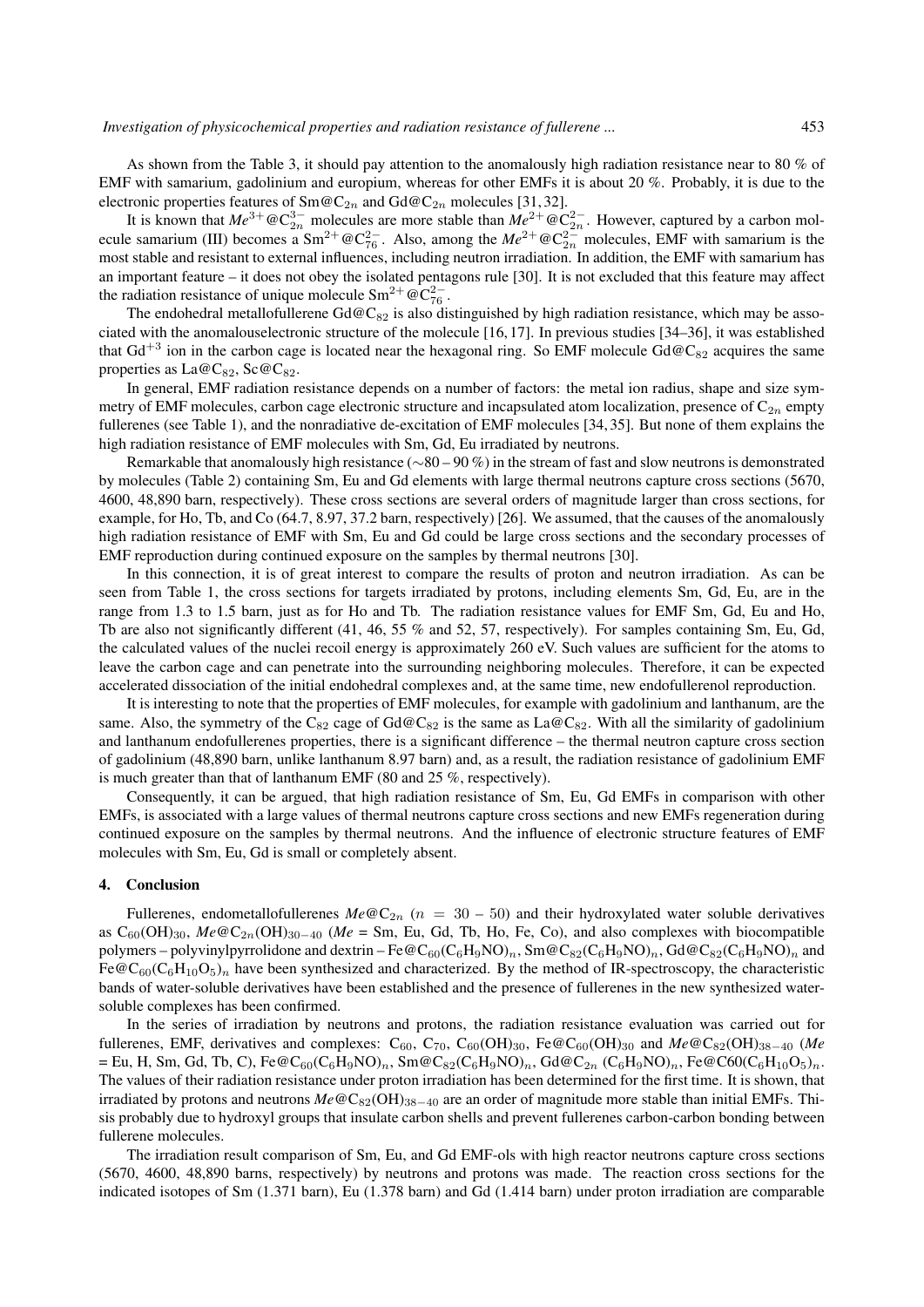to Ho (1.456 barn) and Tb (1.420 barn) isotopes. The radiation resistance of fullerenols with Sm, Eu and Gd (41, 55, 46 %.) also differs insignificantly from Ho, Tb and Co (52, 57 %) fullerenols. Consequently, it can unequivocally argued, that high radiation resistance of Sm@C<sub>82</sub>(OH)<sub>38−40</sub> and Gd@C<sub>82</sub>(OH)<sub>38−40</sub> under neutron irradiation is associated with a large values of thermal neutrons capture cross sections and new EMFs regeneration. In such a way, the influence of electronic structure features of EMF molecules with samarium and gadolinium is small or completely absent.

It can be concluded, at samples variation fundamental differences in the obtained product characteristics haven't been found. It makes it possible using general irradiation conditions for a number of carbon and metal-carbon structures, both initial and water-soluble. It has been established, despite the large proton energy 1 GeV after prolonged irradiation up to 72 hours, up to 50 % EMF molecules remain intact and suitable for the preparation of new radiopharmaceuticals based on fullerenes, EMP and their derivatives for biomedicine.

#### References

- [1] Piotrovsky L.B., Kiselev O.I. *Fullerenes in biology*, Rostock, SPb, 2006, 336 p.
- [2] Anokhin Yu.N. Nanotechnologies and nanomaterials for the visualization and therapy of malignant tumors. *The success of modern science*, 2014, 5 (2), P. 14–25.
- [3] Lebedev V.T., Kulvelis Yu.V., et al. Biocompatible water-soluble endometallofullerenes: peculiarities of self-assembly in aqueous solutions and ordering under an applied magnetic field. *Nanosystems: physics, chemistry, mathematics*, 2016, 7 (1), P. 22–29.
- [4] Lebedev V.T., Szhogina A.A., Bairamukov V.Yu. Small angle neutron and X-ray studies of carbon structures with metal atoms. *J. Phys.: Conf. Series*, 2017, 848, 012005.
- [5] Ferrucci J.T., Stark D.D. Iron oxide-enhanced MR imaging of the liver and spleen: Review of the first 5 years. *Am. J. Roentgenol*, 1990, 155, P. 943–950.
- [6] Kalambur V.S., Longmire E.K. Cellular level loading and heating of superparamagnetic iron oxide nanoparticles. *Langmuir*, 2007, 23, P. 12329–12336.
- [7] Djordjevic A., et al. Review of synthesis and antioxidant potential of fullerenol nanoparticles. *Journal of Nanomaterials*, 2015, 16 (1), 280.
- [8] Yevlampieva N.P., et al. Polymer-endofullerene Fe@C<sup>60</sup> complexes for biomedical applications. *Vestnik SPSU. Physics and chemistry*, 2018, 5 (63).
- [9] Aryutkin K.N., et al. Investigation of the structural features of titanium-polymer composite materials irradiated by protons and electrons. *Proceedings of higher educational institutions*, 2011, 1/2, P. 44–50.
- [10] Pavlenko V.I., et al. The phenomena of electrification dielectric polymer composite under the action of a stream of high-energy protons. *Proceedings of the Samara Scientific Center of the Russian Academy of Sciences*, 2010, 12 (4–3), P. 677–681.
- [11] Borisov A.M., et al. Modeling the impact of space factors on composite ceramic layers on aluminum alloys. *Physics and chemistry of materials processing*, 2012, 5, P. 27–30.
- [12] Lebedev V.T., et al. Investigation of radiation resistance of fullerenes under irradiation with fast neutrons. *Physics of the Solid State*, 2014, 56 (1), P. 178–182.
- [13] Harutyunyan G.S. Acceleration methods for obtaining technetium 99M technology of preparation and processing of the target and beam control, Diss. for the degree of Ph.D., Yerevan, 2016.
- [14] Khmelev A.V., Bakay P.S. Features of 124I cyclotron production for PET diagnostics during proton irradiation of 124TeO film. *Medical Physics*, 2013, 4, P. 52–59.
- [15] Szhogina A.A., Shilin V.A., Sedov V.P., Lebedev V.T. Radiation resistance of endohedral metallofullerenols under neutron irradiation. *Crystallogr. Reports*, 2016, 61 (4), P. 666–669.
- [16] Shilin V.A., Lebedev V.T., Sedov V.P., Szhogina A.A. Synthesis and radiation resistance of fullerenes and fullerene derivatives. *Crystallogr. Reports*, 2016, 61 (4), P. 670–674.
- [17] Shilin V.A., et al. Fullerenes and Fullerenols survival under irradiation. *Nanosystems: physics, chemistry, mathematics*, 2016, 7 (1), P. 146–152.
- [18] Method of producing fullerene C<sub>70</sub>, Patent.2455230C2 Russia: MPK B01D11/02, B01D15/08, B01D9/00, B82B3/00, B82Y40/00, C01B31/02, Sedov V.P., Kolesnik S.G., N 2010134077/05A, Issue N 19.
- [19] Method of producing highly water-soluble fullerenols, Patent.2558121C1 Russia: MPK B82B3/00, B82Y40/00, C01B31/02, C07C29/03, Sedov V.P., Szhogina A.A., N 2014113248/05A, Issue N 21.
- [20] Method of producing 3d-metal endofullerene, Patent. 2664133C1 Russia: MPK C01B 32/156, B82B 3/00, B82Y 40/00, Sedov V.P., Szhogina A.A., Suaysova M. V., Lebedev V.T., N 2017108883A, Issue N 23.
- [21] Method for producing water-soluble hydroxylated derivatives of endometallofullerenes of lanthanides, Patent. 2659972C1 Russia: MPK C01B 32/156, B82B 3/00, B82Y 40/00, Sedov V.P. Szhogina A.A., Suaysova M.V., Shilin V.A., Lebedev V.T., No. 2016151106A, Issue No. 19.
- [22] Shilin V.A., et al. Investigation of the neutron activation of endohedral rare earth metallofullerenes. *Crystallography Reports*, 2011, 56 (7), P. 1192–1196.
- [23] Kokubo K., et al. Facile synthesis of highly water-soluble fullerenes more than half-covered by hydroxyl groups. *ACS nano*, 2008, 2 (2), P. 327–333.
- [24] Husebo L.O., Sitharaman B., et al. Fullerenols revisited as stable radical anions. *Journal of the American Chemical Society*, 2004, 126 (38), P. 12055–12064.
- [25] Chiang L.Y., Upasani R.B., Swirczewski J.W., Soled S. Evidence of hemiketals incorporated in the structure of fullerols derived from aqueous acid chemistry. *Journal of the American Chemical Society*, 1993, 115 (13), P. 5453–5457.
- [26] Belanova T.S., Ignatyuk A.V., Pashchenko A.B., Plyaskin V.I. Radiative Neutron. Capture Handbook. Energoatomizdat, Moscow, 1986, 248 p. (in Russian)
- [27] Schmitt C., Schmidt K.-H., Keli'c-Heil A. SPACS: A semi-empirical parameterization for isotopic spallation cross sections. *Physical Review*, 2014, 90 (6), 064605.